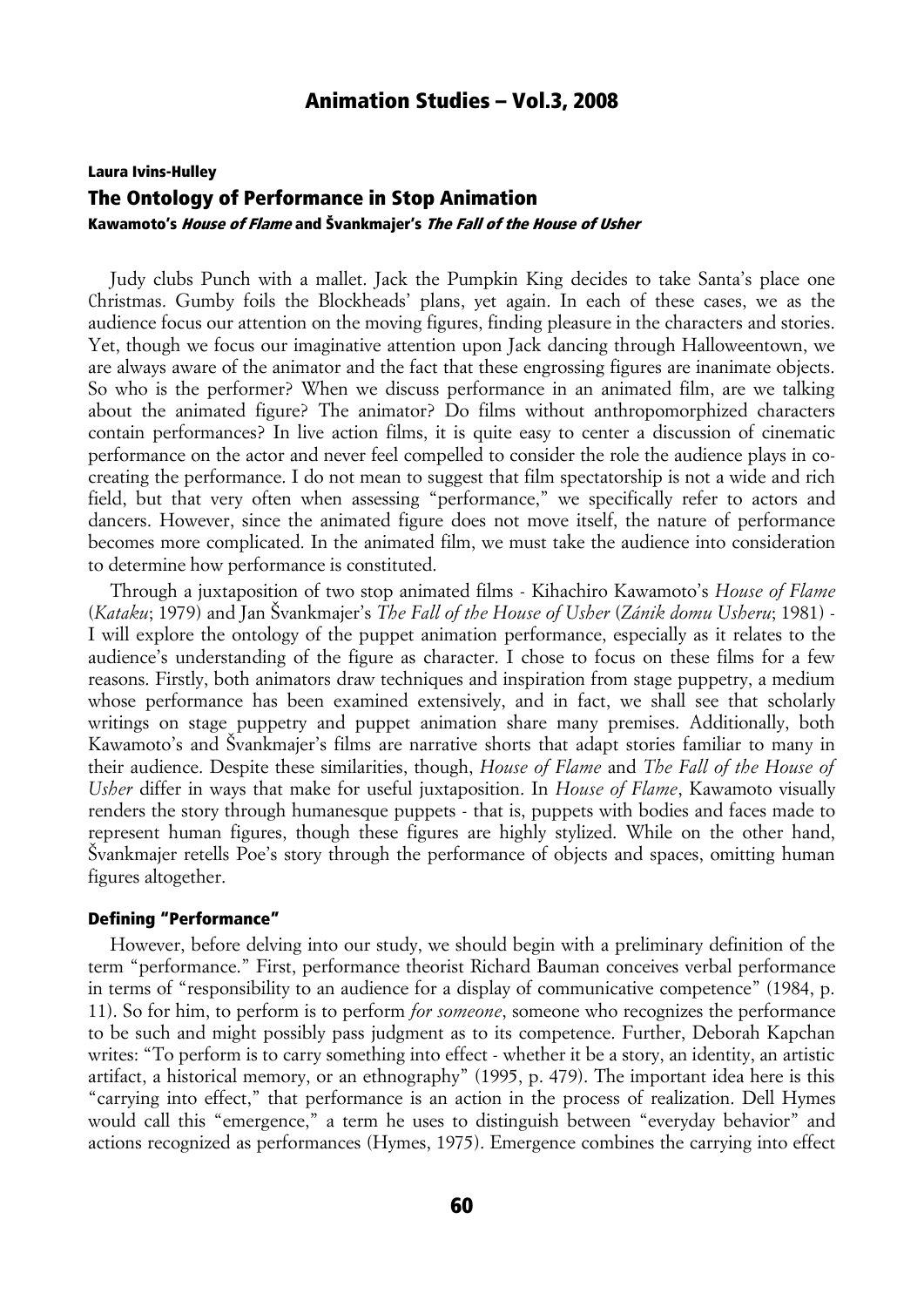of the performance with responsibility to an audience, occurring precisely when the performer and audience come together to co-create meaning. For the cinema, this means emergence occurs when the film and audience are co-present, or in other words, when the film is projected.

Further, films "key" (to borrow a term from Erving Goffman) fictional performance in a number of different ways. First, the opening titles often contain cast-members' names, cueing us into the fact that the people in the story are characters played by people whose "real names" (and thus "real identities") are altogether different. For example, when we see Robert DeNiro's name in the credits of *Taxi Driver*, we know the character he plays, Travis, does not represent DeNiro in his everyday life.<sup>1</sup> Secondly, fictional films often share certain formal properties that indicate to the audience that they are not documentaries, especially in Western filmmaking. These properties include tightly edited shot-reverse-shot sequences, the filmic subjects' apparent unawareness of the camera, and predetermined narrative trajectories.<sup>2</sup> Finally, extra-filmic features frame the onscreen performance as such. With rare exception, the audience is informed "what kind of film" they are going to see before they even walk into the theater or rent the DVD. Movie posters, television advertisements, and conversations with friends tell us the genre of a movie, and as long as the film originates within a familiar culture, we will be familiar with the genre tradition the film is in dialogue with. For example, a television advertisement for the latest Wes Craven film might proclaim, "'The scariest villain since Freddy Kruger!' says Rolling Stone." By telling the audience the villain is scary and the film originates from Wes Craven (along with any number of visual cues contained within the ad), we can deduce it is part of the horror genre, and thus a performance constructed for audience enjoyment.

For the animated film, this keying is even more pronounced because of the presence of the animated figure. We know if the character is hand-drawn, the action onscreen cannot be literal. We know the puppet is not *actually* alive, performing this dance. It is manipulated by a human to give it the appearance of literal action. In many forms of stop motion animation, we watch a three-dimensional object, so that the performance carries a paradoxical indexicality: the puppet tangibly exists outside the film, but its movement does not.

### House of Flame - Motivation and Embodiment

Adapted from a Noh play entitled *The Seeker's Mound* (*Motomezuka*; see Sharp, 2007), Kawamoto's *House of Flame* tells the story of a male traveler in search of a mystical landmark called "the Seeker's Mound." During his search, he encounters a maiden who relates a tragic lovers' tale that leads to a pious young woman's imprisonment in a purgatory-esque house of flames. Though many elements of *House of Flame* will necessarily be specific to the cultural tradition within which Kawamoto worked - for example, the design of the puppets, the narration style, and the story itself - this short film provides an entry into examining the general nature of stop puppet animation.

In this film, as in other stop animations, the puppets mark themselves as characters primarily through the apparent performance of motivated, expressive gestures. In one sequence, we watch the pious young maiden fret over her choice of suitors. She looks from the poet's proclamation of love on the left to the warrior's on the right, then brings a hand to her forehead, palm out,

<sup>1</sup> Although, sometimes actors are cast for their real-life semblance to a character, blurring the lines between the identity of the actor and his character.

<sup>&</sup>lt;sup>2</sup> Of course, realizing these tendencies exist, many filmmakers have actively worked to complicate definitions of fiction and documentary. Films such as *David Holzman's Diary* (Jim McBride, 1967) appropriate formal conventions of documentary into their fictional films, and Werner Herzog borrows techniques from fiction films to help achieve what he terms "ecstatic truth" within his documentaries.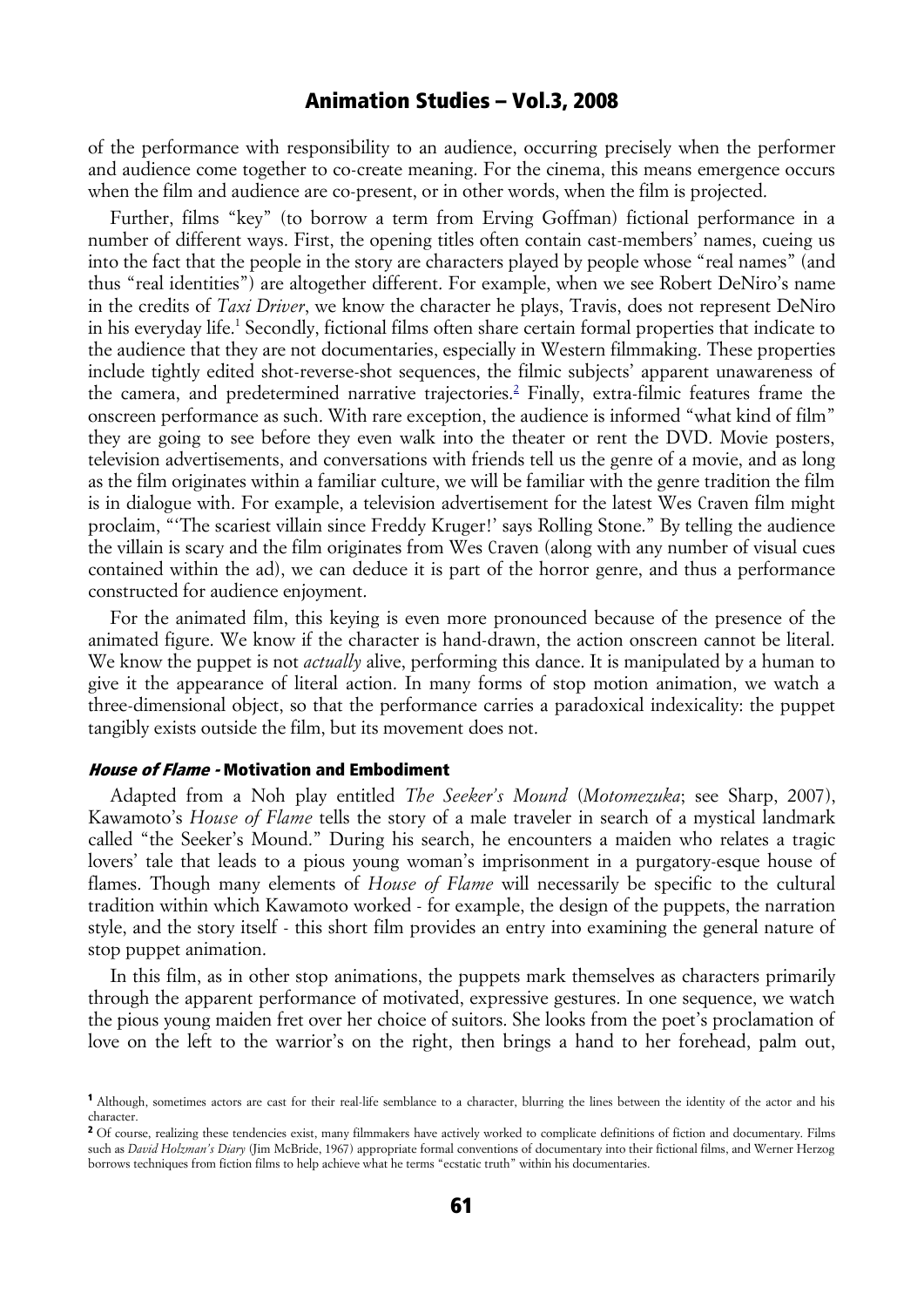expressing her worry through that small gesture. When she tilts her head forward and covers her face with her hands, we recognize this movement as one of inner pain. Following bunraku and noh convention, Kawamoto frequently utilizes such minimalist movements, yet the movements his figures do make say a great deal. Moreover, gestures communicate something quite important to the viewer, though the viewer rarely consciously acknowledges it. This is that the animated character possesses agency. As Adam Kendon points out about bodily actions: "to the extent that they are thought not to be under voluntary control, they are not regarded as gesture" (1992, p. 179). So, when the pious young maiden brings the back of her hand to her forehead, we watch with the understanding that she *intends* to bring her hand to her face, thus facilitating the audience's identification with her as a subject of the film.

Moreover, wrapped up in this idea of agency is the complimentary notion of motivation. Movement theorist Rudolf Laban opens his book *Mastery of Movement* by writing: "Man moves in order to satisfy a need. He aims by his movement at something of value to him" (1971, p. 1). In other words, something motivates the action of the movement, whether that be a reaction to internal desire or external stimuli. Generally, we are adept at interpreting the motivations behind actions of others within our own culture because we share a code of movement. As part of creating and maintaining the illusion of a puppet's life, a puppeteer demonstrates that the puppet shares in a code of movement, which often means dwelling on movements that are banal when performed by human subjects in their daily lives. As A.C. Scott writes in his book about bunraku theatre: "In everyday life, no one stops to think about the dramatic significance of his ordinary actions, but on the puppet stage they are important in providing an understanding of behavior" (1963, p. 80-81). The illusion of intention and motivation is the site where a consideration of acting becomes important.

In his famous but puzzling essay, "The Puppet Theatre," playwright Heinrich von Kleist muses on artistry of the puppeteer, relating his skill to that of the actor. The man to whom von Kleist speaks in the essay even proposes that a greater subtlety of movement is achievable with the puppet than with the actor because of the limitations weight has upon the actor's movements (1997, p. 412). This characterization is mirrored by Paul Wells in writing about the animated figure in film: "The animator must essentially use the techniques employed by the actor to project the specificities of character through the mechanistic process of the animation itself" (1998, p. 104). In other words, the animator must determine the appropriate movement to express the desired action and emotion. How does a body move when sad? What sequence of movements does an accidental fall have? The puppeteer must be hyper-aware of the minutiae of movement in order to effectively manipulate the figures he animates, and it is quite common for those writing about puppetry to speak of the puppeteer as an actor.<sup>3</sup> As we can see from the example from von Kleist, this conception of the animator began with puppet theatre and has carried over into animation studies.

However, the apparent intentionality of movement in the onscreen figure is the end goal of the animator's efforts. If the animator is the actor, he is one who displaces his performance to construct the life of objects for the audience's benefit. When the camera lingers for several seconds upon the walking feet of the male traveler during the opening and closing sequences of *House of Flame*, these carefully constructed steps convey a path for the character – a journey – making the "artificial" seem more "real."

<sup>3</sup> c.f. A. C. Scott's *The Puppet Theatre of Japan* (Rutland, VT: Charles E. Tuttle Company, 1963) where he writes: "The puppeteer is an actor, an artist who must portray a variety of human emotions arising from a dramatic situation" (p. 33).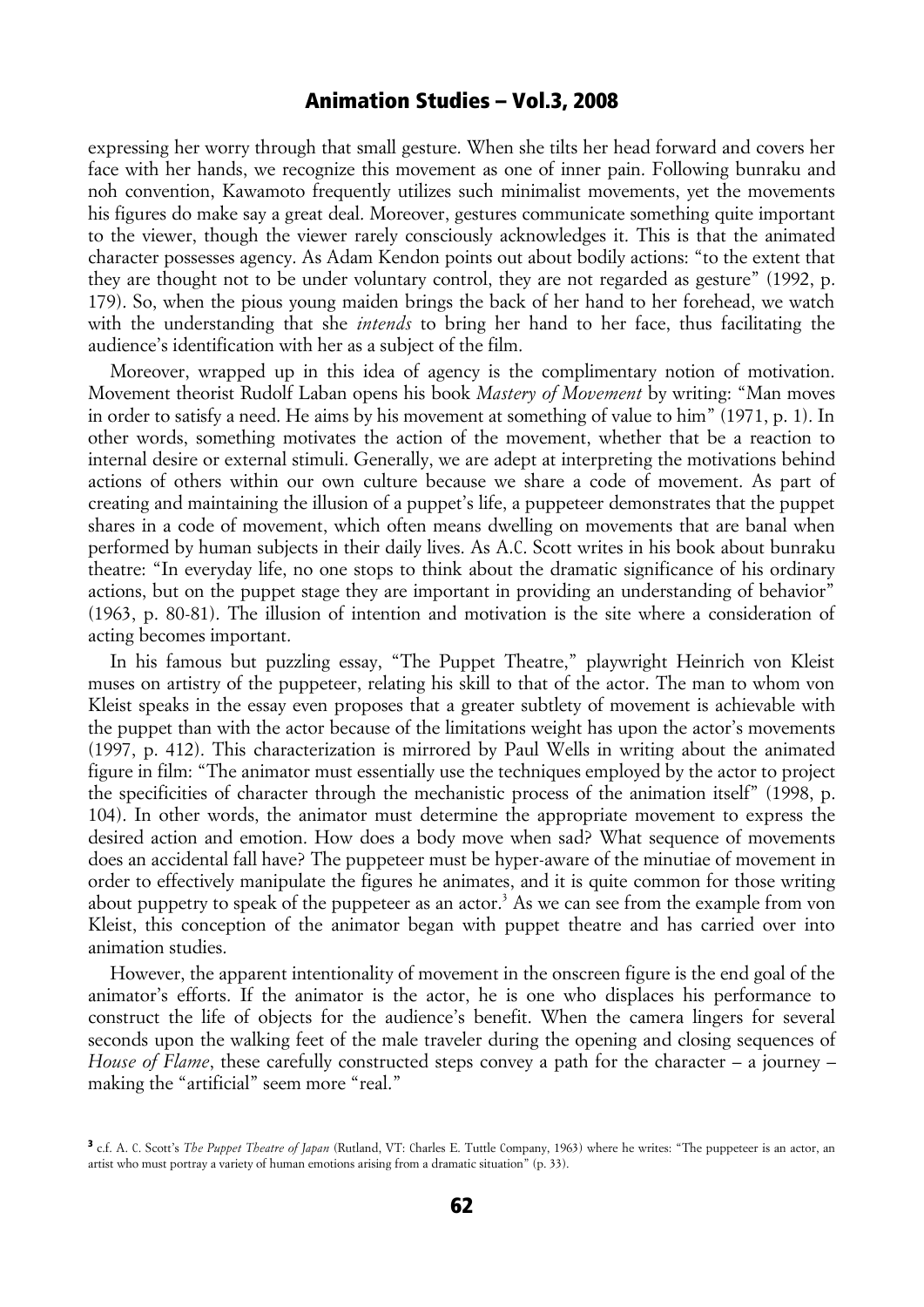This tension between artificial and real, between the puppet as an object and the puppet as subject of a story, is a familiar conundrum in scholarship on both stop animation and puppet theatre. For example, Steve Tillis coined the term "double-vision" to describe the mental process of audiences as they viewed puppet theatre (Tillis, 1992). Similarly, animation scholar Suzanne Buchan writes: "While viewing animation, the spectator executes shifts between hypothetical, real and interior mental worlds" (2004, p. 118). Significant for the current study is that both Tillis and Buchan assign a certain kind of agency to the audience in their theories. We, as viewers of animated films, actively participate in the construction of onscreen events, accepting the illusion of movement and life, and – as Bordwell and others have noted – mentally piecing together and anticipating the story through visual and audio cues we have learned to decipher (Bordwell, 1986), and that we want to decipher. As Erving Goffman phrases it, "We willingly sought out the circumstances in which we could be temporarily deceived or at least kept in the dark in brief, transformed into collaborators in unreality" (1986, p. 136).

What we must remember, then, is that during the film, our behavior toward the onscreen action implies that the puppet fully *embodies* the character with which we identify. The puppet moves like the pious young maiden, so the puppet *is* the pious young maiden. Anthropologist Robert Plant Armstrong notably theorized the affective power of objects while studying African sculpture, demonstrating how our relationships to certain objects imbue them with subjecthood. He writes: "Such things are not, at base, symbols of something else…they *are* whatever they are" (1981, p. 5). This embodiment comes about in part due to the reason the figures are created. As Goffman points out in *Frame Analysis*, a division exists between the identity of the actor and the identity of the character she plays (1986, p. 128), but no such division exists for the puppet. It is created, one could say, to become itself. The tragic young maiden trapped in the house of flames has no identity outside of that film. She simply is that maiden, brought to life through the technological process of stop animation. Again, Armstrong notes that such an object "is distinguished among ordinary things because it is an end-in-itself, and it *is* for one chief integral reason: namely, that the work is self-constituting" (1981, p. 30). While he specifically refers to objects of worship, we could easily map this idea onto the animated figure.

Narrative animation is framed similarly to other fiction films. Standard cinematic cues such as title sequences key the world of the film as self-contained; the movements of animated figures demand that we regard them as the performers; and we readily participate in the illusion.

However, as I mentioned in the introduction, Švankmajer's film, *The Fall of the House of Usher*, does not tell its story through anthropomorphized figures (figures made to look more human by giving them hands, eyes, limbs, etc.), but through objects and spaces. So now we should ask, how do such animated objects elicit our participation in the narrative?

#### The Fall of the House of Usher – Figured Objects as Characters

Adapted from the Poe story of the same name, *The Fall of the House of Usher* demonstrates a link between the cinematic and the tactile by allowing the expressive textures of surfaces perform the ill-fated story of Roderick Usher and his sister Madeline inside their family home. Now, if a tension exists between object and subject in the body of the humanesque puppet, it must be exasperated within the object qua object of Švankmajer's films. Can the viewer identify with a house, chair or coffin as she identifies with a marionette?

With such a film, the creative agency of the audience becomes more apparent. The seemingly obvious links between the camera's gaze and the protagonist, between narration and events onscreen, are highlighted when we must rely on the formal structure of narrative depleted of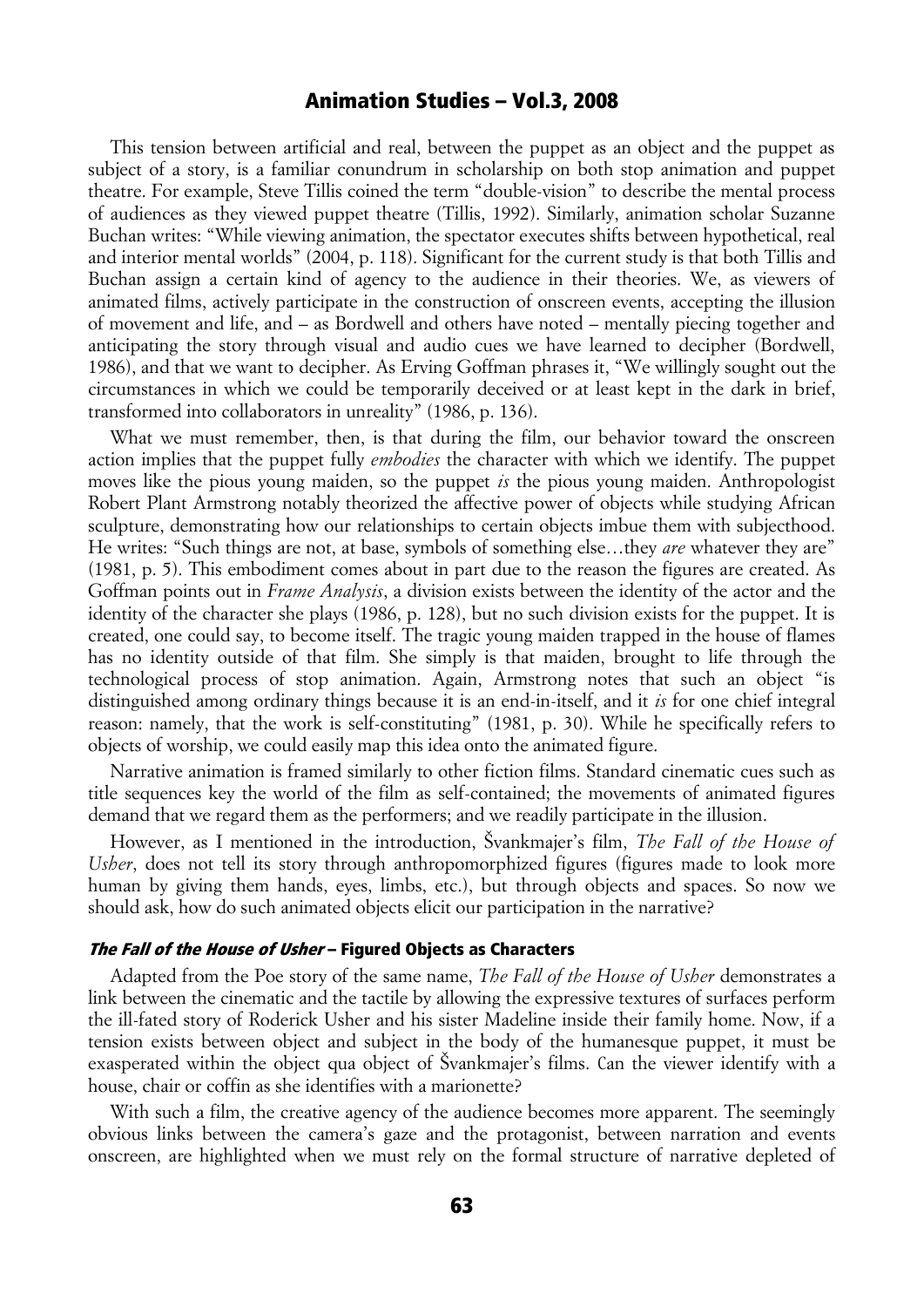some of its traditional content. We know to associate the chair with the character of Roderick Usher and the coffin with Madeline because Švankmajer employs standard techniques we have learned to understand through countless other fiction films. The most basic of these is focusing the camera on the object being talked about in the voice over narration. For example the first time we see the chair, the narrator speaks in detail about the changed countenance of Roderick Usher. He tells us of his friend's "liquid" and "luminous" eyes, his "delicate" nose, and his "pallid" lips, all while the camera inspects a carved, wooden chair in tight close-up. This pairing of word and image is so simple, so direct, and yet so effective in its suggestion for how we should interpret the surfaces throughout the film. The chair *embodies* Roderick because the camera behaves as if it is Roderick, cueing the audience to form an identification with the chair as this character. As Murray Smith and others have noted when writing on film identification, the camera encourages us to form alignments by following certain characters, with close-ups allowing us access to the gestures and expressions that facilitate our bond with them (Smith, 1995). So, when the camera pours over the chair's surface, it invites us to partake in the intimacy and identify with the chair qua Roderick Usher.

The chair further comes to embody its character by moving in a manner that corresponds to its role in the narrative. When the narrator tells us of Madeline's return from her tomb, the chair abruptly turns toward the door and begins swaying, mirroring the verbal description of Roderick's reaction. Later in this sequence, the chair collapses backwards and breaks in pieces, reiterating the simultaneous final death of the siblings. Animation gives the chair mobility, and thus agency, further asking us to respond to it as a character acting in the film. As Švankmajer says in his own film manifesto: "Animation isn't about making inanimate objects move, it is about bringing them to life" (2006, p. 72). We, the audience of the animated film, willingly accept our role in bringing objects to life, seeking out their fantastical performances and actively decoding the image.

Still, though *The Fall of the House of Usher* does work to construct objects as characters, we also find that Švankmajer inscribes himself into the film through one of the more abstract emotive objects, the dancing clay. The clay jumps out of the swamp onto the floor of the house just as the narrator begins reading the narrative poem, "The Haunted Palace." This is a recounting of a poem spoken by Roderick in a rare, lucid moment. The performance of the clay that accompanies these words is quite ambiguous, with the abstractness of the changing forms leaving open the interpretive possibilities. For our current discussion, one of the most important characteristics of this sequence is the visible impression of the animator's hand upon the clay. Švankmajer animated this particular sequence himself (Hames, 1995, p. 98), so the handprints we see represent his physical impression upon the film. Outside the credit sequences, audiences are rarely confronted with the existence of the animator. His existence is disavowed by a medium intent on maintaining the illusion of reality within its worlds. This encourages the audience to identify with the animated figures directly instead of the person imbuing them with life. This means when we literally see the imprint of the animator's hand on the screen, the identification process must change. Švankmajer inscribes himself as a performer within the film. Interestingly, though, because the clay sequence was still animated frame-by-frame, Švankmajer's proxy performance combines the ontologies outlined above for the animator's and puppet's performances. That is to say, the movements of his impressions onto the clay that we see projected onscreen do not directly correspond to the actual movements his body performed during the production process. We see the lines of two invisible fingers tracing a path through the clay in a continuous movement, but when this path was created, Švankmajer did not perform a continuous movement.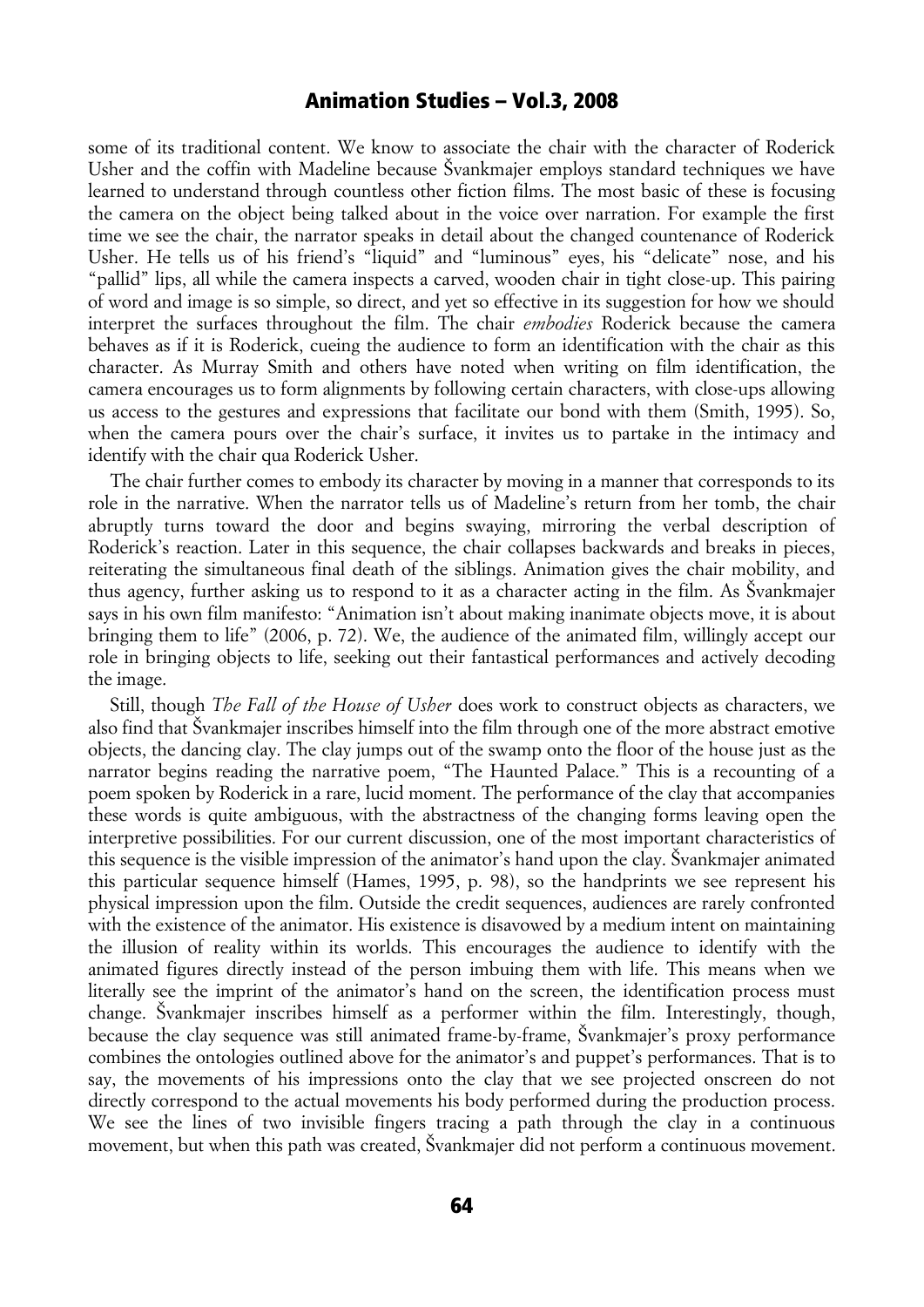He pressed upon the clay slightly; photographed a frame or two; pressed the clay again; photographed another frame; and repeated this process about 20 more times to create a second's worth of that path. The film still only displays the appearance of a performance with no profilmic existence. So even though this sequence makes us more aware of the animator as one performing, we cannot form a direct identification with his performing body. His impression exists, but his body must remain invisible for the sake of the fluidity of that impression. Barry Purves' formulation of the animator as performer seems particularly appropriate here. He writes, "The essential quality [for the stop animator] to have is not so much that of a performer. . .but it's having a performer's sensibilities" (2008, p. 194). The animator does not herself dance, but must have the dancer's understanding of movement to effectively construct the puppet's performance.

### Conclusion and Further Implications

When we place such weight on the audience in an analysis of performance as we have above, the resulting implication is that in the animated film, the ontology of performance is appearance. After all, performance is rendered frame by frame, giving it no profilmic existence, and the audience engages most directly with the action it sees onscreen. We know that an animator created this film through some technical process, but unless she interjects herself into the film, we need not acknowledge it in our interaction with the narrative, just as we need not acknowledge the material conditions of the human actor's cinematic performance. The latter has implications for cinematic performance more generally, because as we know, cinematic performance is always mediated and constructed in various ways (from editing to the disparity between 2-D film image and 3-D reality). For the film audience, the art object is not the studio performance we never witness. It is not even the filmstrip itself, but the shadow of that strip cast onto a blank screen. The viewer does not watch the film move through the projector, but instead turns her back on the projector in favor of the intangible *appearance* of the object lit up in front of her. ^

Laura Ivins-Hulley is a doctoral student in Indiana University's Department of Communication and Culture. This paper was presented at Animation Unlimited, the 20th annual SAS conference, held at the Art Institute at Bournemouth, 18-20 July, 2007.

### References

- Armstrong, R. P. (1981). *The Powers of Presence: Consciousness, Myth and Affecting Presence*. Philadelphia: University of Pennsylvania Press.
- Bauman, R. (1984). *Verbal Art as Performance.* Prospect Heights, IL: Waveland Press.
- Bordwell, D. (1986). "Classical Hollywood Cinema: Narrational Principles and Procedures," in: Rosen, Philip (ed.) *Narrative, Apparatus, Ideology: A Film Theory Reader*, Columbia University Press, New York, 17-34.
- Buchan, S. (2004). "Animation Spectatorship: The Quay Brothers' Animated 'Worlds,'" *Entertext* Volume 4, no. 1, pp. 97-125.
- Goffman, E. (1986). *Frame Analysis: An Essay on the Organization of Experience*. Boston: Northeastern University Press.
- Hames, P., ed. (1995). *Dark Alchemy: The Films of Jan Švankmajer* [Contributions to the Study of Popular Culture, No. 46]. Westport, CT: Greenwood Press.
- Hymes, D. (1975). "Breakthrough into Performance," In: Ben-Amos, Dan and Kenneth S. Goldstein (eds.), *Folklore: Performance and Communication*, Mouton, the Hague and Paris, 11-74.